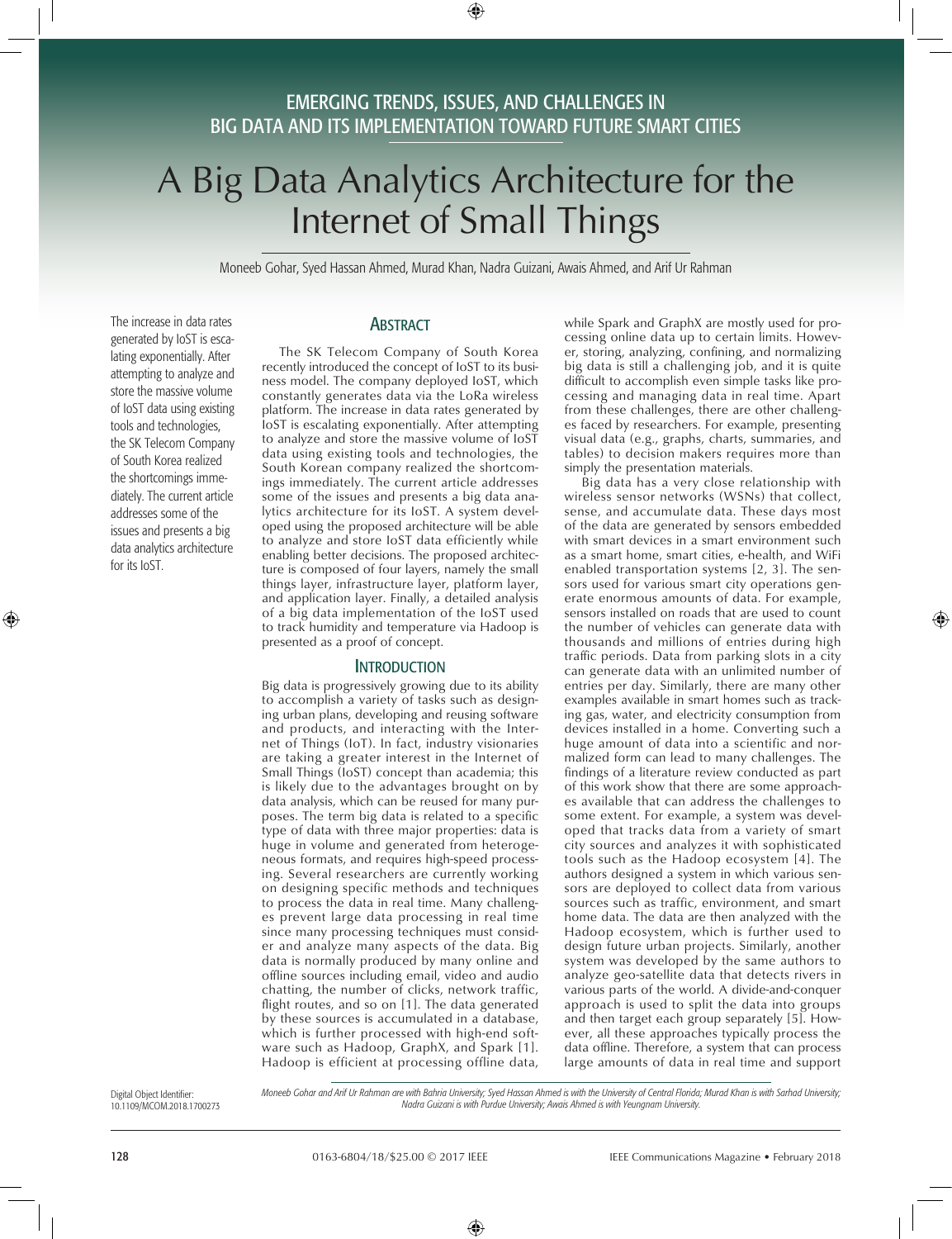the decision making process in day-by-day business is highly desirable. Software such as Spark or GraphX can be used to tackle such problems, particularly when dealing with multi-format datasets. Thus, the heterogeneity of the data, which must be processed and stored in a database with great care, is one of the challenging tasks. Designing a database for heterogeneous data is a complicated job. There are a variety of vendors and firms that have come up with sophisticated mechanisms based on relational databases to process data using analytical modeling [6]. This type of specialized software is available in the market in various forms and can be used in a third partitioned environment. Most of the techniques, models, and methods used to filter the data happen in the acquisition phase. However, filtering such a huge amount of data in real time requires optimized and high-processing tools.

SK Telecom Company deployed a massive IoST via a LoRa platform that constantly generated data. There is an exponential increase in the data rate because of the large number of sensors/ devices involved in the IoST; the devices also generate data at a very high speed and in a variety of formats. There are many shortcomings to the existing tools because it is not currently possible to process and analyze the complex data generated by IoST in real time. The current article presents a system architecture that can be followed to develop systems that can cope with the robust data generated by IoST. The architecture focuses on the analysis of data for decision making purposes. The architecture consists of four layers, which are explained later in the article. The rest of the article is organized as follows. In the following section, we describe the state-of-the-art research efforts that have been carried out to analyze big data w.r.t IoT. Then we propose a novel architecture for IoST and big data. Following, that we provide system evaluations, while the final section concludes our article.

# STATE OF THE ART

The use of big data analytics is rapidly increasing as it accomplishes tasks such as designing urban environments, managing traffic, and updating e-health. Using big data analytics in an efficient way is a lofty goal because the data processing techniques still need to be optimized before implementing the existing techniques to solve the challenges and issues encountered by big data. In addition, smart cities are designed based on many concepts ranging from the abstraction level to a specific set of services. Scientists, engineers, architects, and researchers are working hard to come up with a standardized system architecture. For instance, an architecture consisting of many services that a smart city needs which is based on testbeds was proposed in [7]. An architecture based on IoT and smart services was tested in the city of Santander. The system was designed in such a way that a researcher and experimenter can use and test the platform in various urban environments. Similarly, many other systems have been proposed since the Santander architecture was implemented. Many provide planning and design tools for smart environments. These architectures include many resources such as mobility and communication services, security

and surveillance systems, large-scale systems, and much more. The testbeds architecture used in the Santander smart city planning tool solves many challenges and issues. The Santander city planning tool was based on big data analytics methods and started a new era of scientific research. The data generated in a smart city using IoT have several characteristics. There are three characteristics that are very common to most of the data: volume, variety, and velocity (3 Vs). The datasets are always generated at high speed and are always available in heterogeneous form. For example, the data generated in a smart home of a smart city can be from various services such as electricity, gas, water, surveillance, and security systems [8]. In addition, maintaining such heterogeneous data is a challenging job. It is quite difficult to process such a huge amount of heterogeneous data in finite time. Similarly, the data generated in real time always needs sophisticated and efficient algorithms and tools to process it in real time. The IoT is not mature enough to be used as a generic standard for generating big data. The recent IoT development is limited to specific domains, and the current techniques of analyzing big data are mature in one area; however, the same method may not be implementable in another area. Thus, the heterogeneity of data remains a challenge. Data management applications in areas such as water management, pollution control, and energy consumption do not guarantee a better solution in the entire smart environment [9]. One of the possible solutions is to develop a system of IoT integrated with WSNs. This can lead us to define a generic architecture; however, we have a long way to go until we reach this goal, that is, a generic big data analytical model.

Data collection via sensors from existing cities can lead us to solve many challenges and issues present in the current literature and real-time environments. However, collecting data from existing cities and converting it to an understandable format is one of the main challenges highlighted in various research studies. Authors have claimed that a system is needed to efficiently convert data to a meaningful format using formal methods. Research carried out by Khan *et al.* uses big data analytics in combination with the Web of Things (WoT). The authors proposed an architecture that follows the case of smart home appliances linked to the web using a RESTful application programming interface (API) [10]. The collected data are converted to a meaningful format using a gateway installed in the management station of the smart home and web. However, the technique used to convert the data from one format to another is not well defined. Additionally, some techniques using a Hadoop ecosystem have been proposed for data processing in recent literature [11]. For example, a divide-and-conquer technique is used in [5] to process data in frames using the Hadoop Ecosystem. Similarly, Yet Another Resource Negotiator (YARN) is used to perform the resource management duties incorporating a separation between infrastructure and programming model. Most of the existing systems have many functionalities that are divided into different layers. Each layer is designed in a way that enables information to be handled using different approaches. For example, data collection is performed through

The use of big data analytics is rapidly increasing as it accomplishes tasks such as designing urban environments, managing traffic, and updating e-health. Using big data analytics in an efficient way is a lofty goal because the data processing techniques still need to be optimized before implementing the existing techniques to solving the challenges and issues encountered by big data.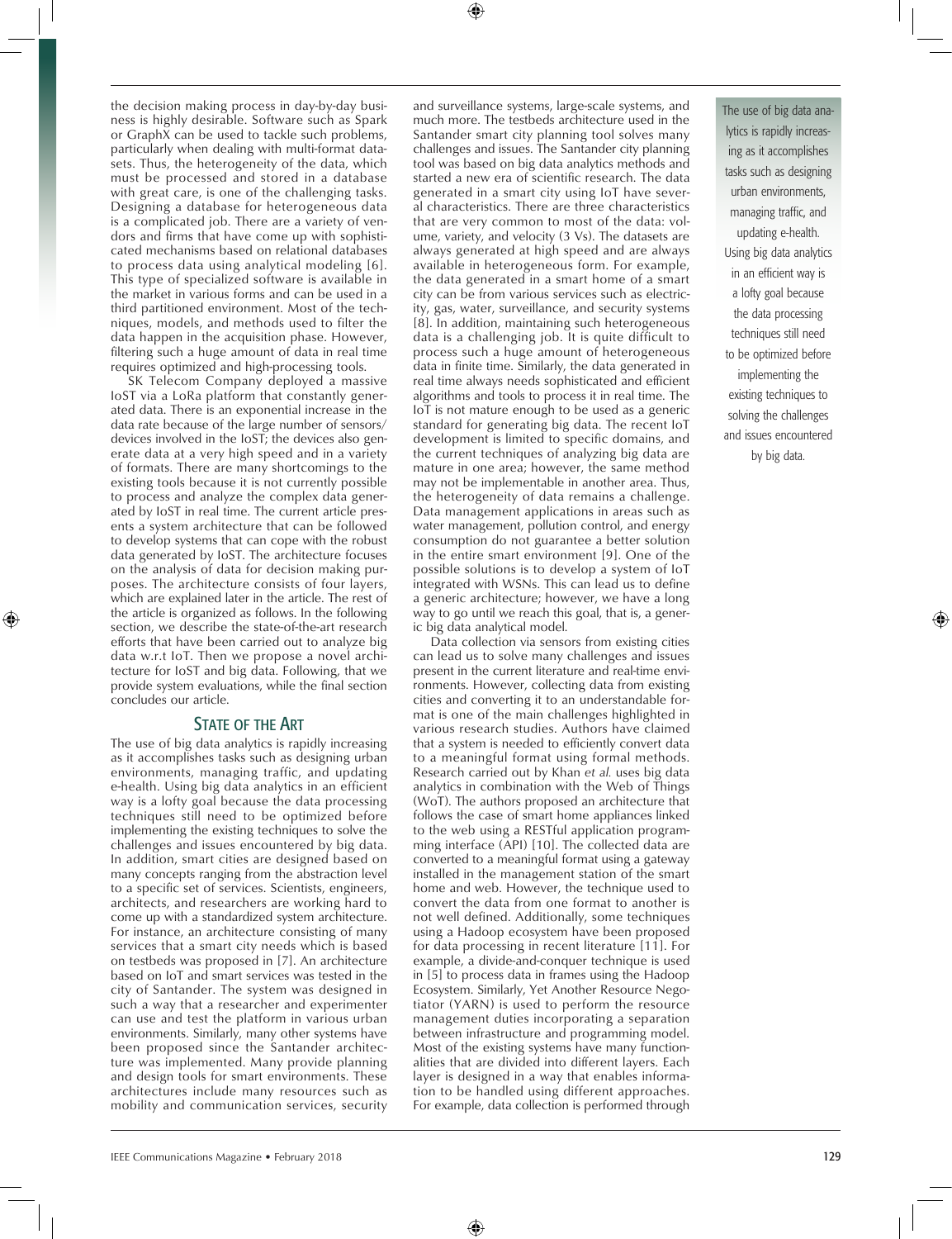The outcome of all the discussion is that a generic system is needed that can efficiently process data considering all the aspects of big data. Therefore, the development of a system that can efficiently process big data and report results to improve the daily lives of human beings in a smart city environment is highly desirable.



Figure 1. Big data analytics architecture for IoST.

IoT brokers, while storing the data is performed using IoT agents. A server system is designed to process the data collected from sensors deployed in various parts of a city. Finally, the proposed system achieves high throughput by integrating all systems onto a single platform. Similarly, various other systems have been proposed by researchers in the last couple of years. A couple of systems called SCOPE [12] and FIRMWARE [13] use big data analytics and follow a layered architecture. However, these systems are not openly available to researchers and engineers. The outcome of all the discussion is that a generic system is needed that can efficiently process data considering all the aspects of big data. Therefore, the development of a system that can efficiently process big data and report results to improve the daily lives of human beings in a smart city environment is highly desirable.

# PROPOSED ARCHITECTURE OF Big Data Analytics for the Internet of Small Things

The proposed architecture consists of four layers, namely the small things layer (STL), infrastructure layer (IL), platform layer (PL), and application layer (AL). The basic principle followed by the development of the system architecture was simplicity. The architecture should not become very complex, which may not ease deployment. The architecture involves the use of multiple software products as well as a variety of hardware (i.e., sensors and devices used for data collection). The integration of all the tools (software) should be easy and does not require high-level expertise. The architecture should also be easily extendable,

and the addition of more modules should not be an issue.

The proposed architecture is presented in Fig.1. Each layer of the architecture is explained next. The self-explanatory flowchart supporting the working of the proposed architecture is depicted in Fig. 2.

#### Small Things Layer

The IoST layer contains LoRa devices that track and measure temperature, and humidity via a set of sensors. The LoRa devices generate multiple data streams, which results in enormous amounts of IoST data. Each device generates data in a specific format, which includes information about the units, that is, Centigrade, Fahrenheit, location information, unique identification of devices, and so on. The LoRa gateway collects all the information and sends it to the server for further processing in the platform layer.

#### Infrastructure Layer

In this layer, there are multiple gateways that receive data from the installed sensors that are used for a variety of purposes. LoRa uses the Internet to connect the devices.

#### PLATFORM LAYER

In the PL, the incoming IoST data is initially collected using traditional data collection methods. We assume that the IoST will have a lot of metadata containing source information like device/ sensor ID, location information, and device/sensor type. At this layer, various issues are handled including the IoST data redundancy, removal of noise, and fixing minor errors. Moreover, preprocessing is performed using Max-Min normaliza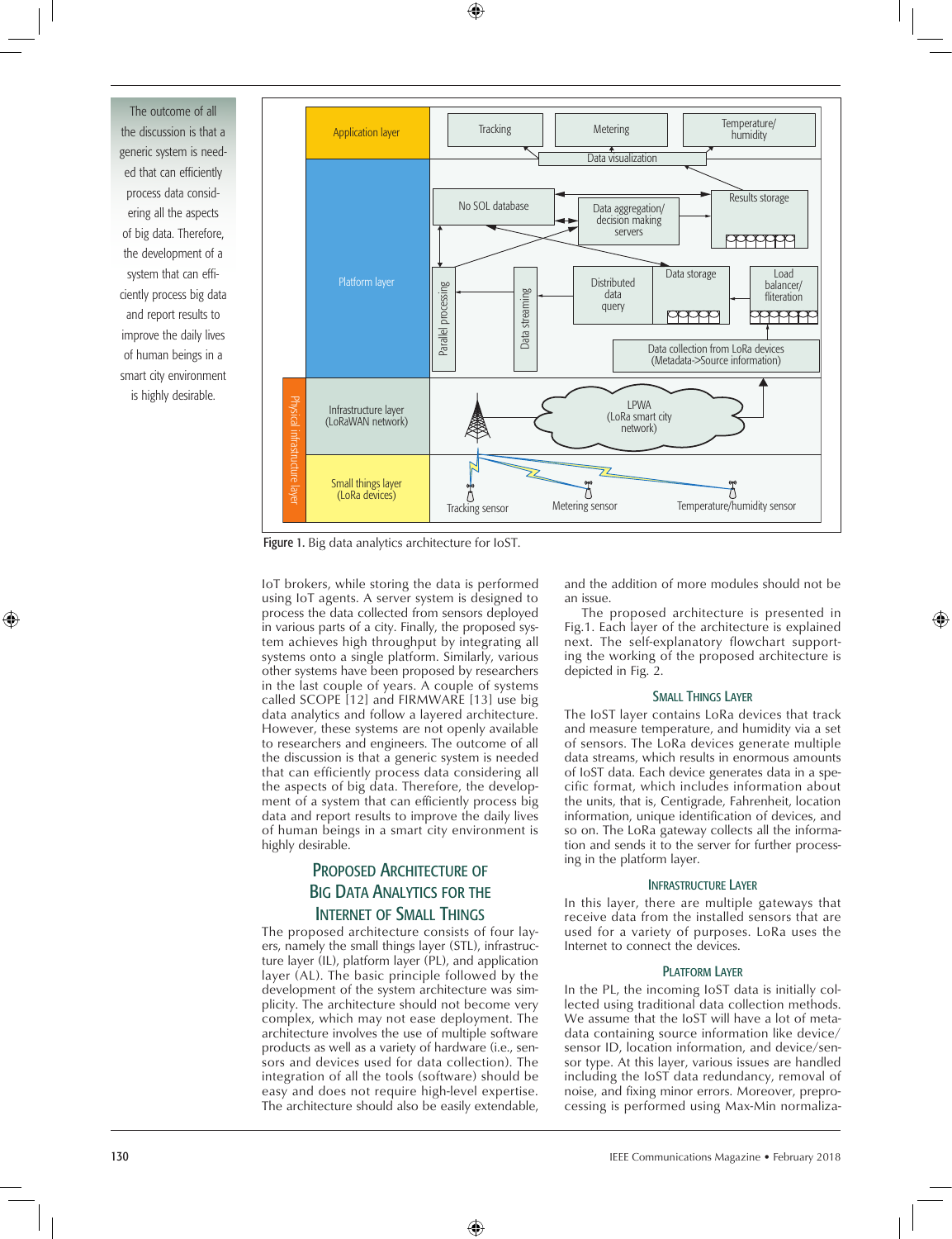tion. Various thresholds limit values are set based on which the dataset is evaluated. Hence, all the unnecessary IoST data is discarded by using filtration algorithms like the Kalman filter. The filtration algorithms are dependent on the type of data collected and the type of issue that needs to be resolved. However, most of the algorithms use the collection of some simple statistics to identify data anomalies and clean bad data points or filter out the noise. Since the necessary IoST data, which is collected from different LoRa devices, needs load balancing in the storage servers, the proposed architecture implements the round-robin (RR) load balancing technique with the integration of the Least Slack Time algorithm (LST) that equally balances the load among dif ferent storage servers and separates redundant LoRa device data. The data storage is based on NoSQL databases such as MongoDB, Neo4j, and FlockDB to store IoST big data and index final and intermediate results. Different distributed data query mechanisms are required to generate queries because of the complex nature of the data; that is, data are collected from various types of sensors for various purposes. After querying, the IoST data is ready for processing. The server intelligently processes IoST data based on web standard specifications. This processing is also based on NoSQL databases. Furthermore, the IoST data being generated by the same LoRa devices are aggregated using the divide-and-conquer approach. After aggregation, the results are stored and maintained using various storage mechanisms including HDFS, HBASE, and HIVE. This is also based on NoSQL databases.

### Application Layer

In the AL, the IoST data is visualized by the users via various techniques. The visualization techniques must be easy to understand and help in decision making. The techniques may include simple tables, bar charts, and graphs or complex but meaningful coloring schemes. The scale and units must be easy to understand.

# Data Analysis and System Evaluation

The proposed system is implemented using Spark and GraphX with a single-node Hadoop setup on an UBUNTU 14.04 LTS coreTMi5 machine with a 3.2 GHz processor and 4 GB memory. For real-time traffic, we generated Pcap packets from the datasets by using Wireshark libraries and retransmitted them into the developed system. Hadoop-pcap-lib, Hadoop-pcap-side, and Hadoop Pcap input libraries are used for network packet processing and generating Hadoop Readable formats (sequence file) at the collection and aggregation step so that the data can be processed by Hadoop and GraphX. GraphX is used to build and process graphs with the goal of making smart transportation decisions. We have considered the massive volume of data from [14, 15]. The intensity of the traffic varies between times on the same road. The intensity analysis of the various times of day helps administrators manage and make a proper plan for the traffic at that time.

Initially, the analysis is performed on Aarhus city traffic. The speed analysis on the intensity of traffic is carried out as shown in Fig. 3a. When the intensity of traffic is higher, that is, more vehicles



Figure 2. Flowchart of the big data analytics architecture for IoST.

are on the road between two points, the average speed of the vehicles is greater than the actual speed. The drop of vehicles on the road results in a rise in average speed. We can easily notice a higher number of cars (25–30). The average speed is very low at various times of the day, shown in red; a lower intensity (0–10) is shown as a blue line, showing that the average speed of the vehicles is much higher. There are also some abnormalities with the lower number of vehicles, and the average speed is also lower. This might be because of construction on roads or some other incidents. Normally, the distance is conserved to measure the time to reach the destination. However, we observe that the number of vehicles and the average speed also affects the time to get to the destination. Figure 3b shows the blockage of one of the roads in Aarhus. Based on the proposed scheme, the average speed of the vehicles is too low, even when there are a minimum number of vehicles on the road. Most of the road blockage happens during the early morning hours on different days. This is because road construction and commuting occur in the morning. Similarly, we can easily perceive that the increase in the number of vehicles on the road results in more time to reach another point. More traffic on the road reduces the average speed of the vehicles, which results in more time to reach the destination. Because of this phenomenon, we take real-time traffic information to calculate the shortest and quickest path between source and destination rather than only the distance information.

Figure 4a shows the percentage of humidity inside a home. Humidity plays an important role in user behavior when the user is doing physical exercise or any other activity. Moreover, if there is an increase in humidity, the usage of electricity

layer, the IoST data is visualized by the users via various techniques. The visualization techniques must be easy to understand and help in decision making. The techniques may include simple tables, bar charts, and graphs or complex but meaningful coloring schemes. The scale and units must be easy to understand.

In the application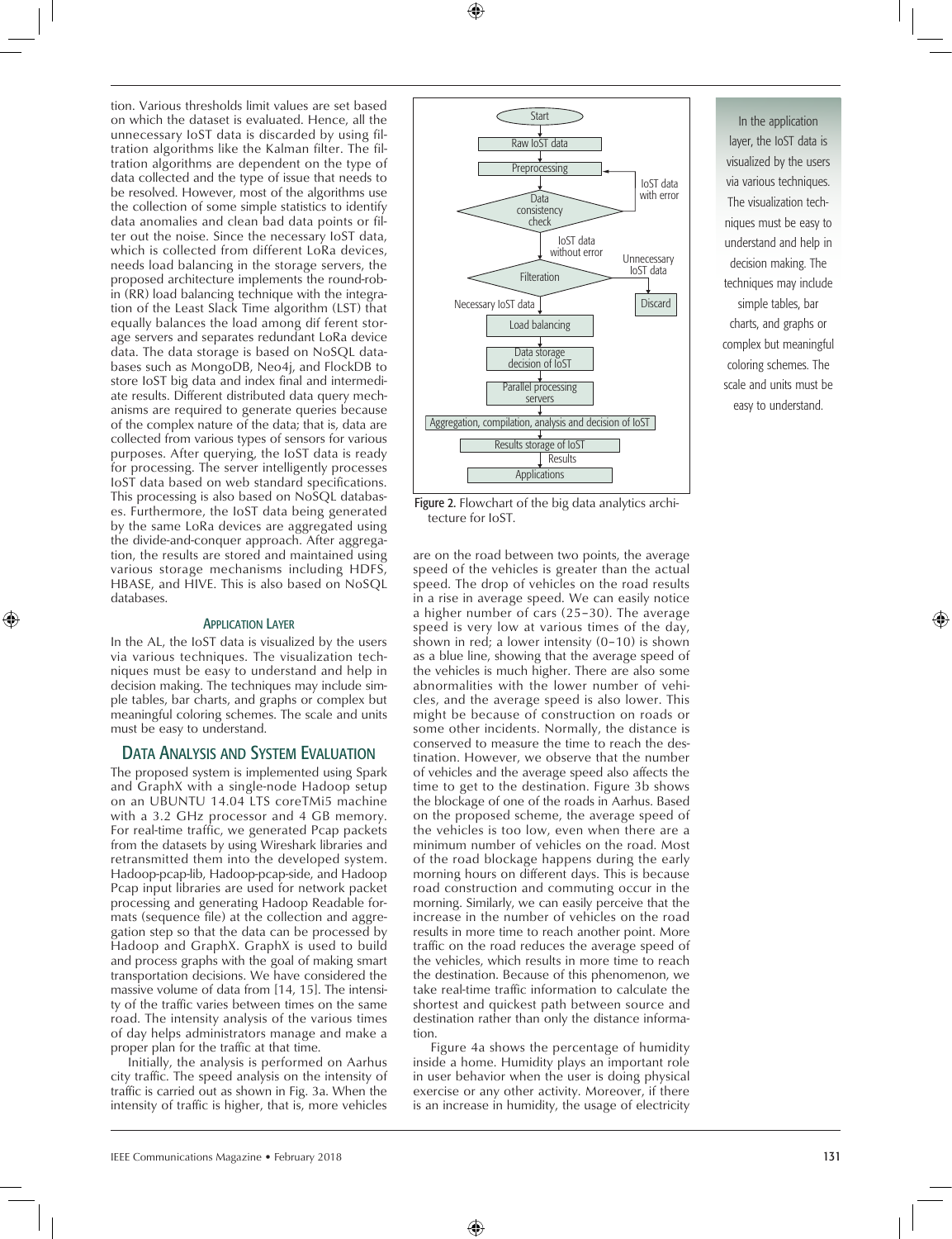

Figure 3. The average speed of a vehicle at a different date and time: a) the average speed of a vehicle; b) average speed during various dates and times.



Figure 4. Room temperature vs. outdoor temperature: a) humidity inside home; b) outdoor temperature.

also increases. In this case, the proposed scheme exploits the phenomena of the learning mechanism. Sensors measure humidity, and this data is transferred to our proposed scheme, which records the humidity level. Our proposed scheme considers several readings, and thus creates one threshold during the month of December 2016. Based on previous knowledge, the proposed scheme will predict the weather for the month of January 2016. Thus, the user will react accordingly if humidity is increased or decreased, as shown in Fig. 4a. Similarly, the same technique is followed for outside temperatures, as shown in Fig. 4b.

Since the main contribution of the work is the processing of large graphs to achieve smart transportation, the system is evaluated for efficiency in the throughput (in megabytes per second) and the response time (in milliseconds). The size of the dataset was increased to analyze the system throughput effects and the process of monitoring the efficiency results associated with throughput. We noticed that with the increase in dataset size, the system throughput also increased, as shown in Fig. 5a. To sum up, we conclude that the throughput is directly proportional to the data rate. This is because of the parallel processing of large graphs on the Hadoop ecosystem. When the dataset is larger, the Hadoop system partitions the data into chunks and processes them in parallel. We examine the throughput for larger datasets, for example, 5345 MB. The throughput for this dataset is much better than other systems. This is the major achievement of the system: with an increase in data size, the throughput also increases. However, for a smaller dataset, for example, less than 100 MB, the use of Hadoop is not efficient.

The effect of processing time on increases of the graph is also examined while evaluating the efficiency of the system. We tested the system by increasing the number of nodes and number of edges from zero to 100,000, as shown in Fig. 5b. The massive increase in the number of edges and nodes results in a gradual increase in the processing time to build the graph. Moreover, even for 100,000 nodes and edges, the processing time is quite low (i.e., less than 1000 ms). Therefore, based on the efficiency results, we can say that the system performs well and in real time if it is developed using Spark and GraphX on a Hadoop ecosystem.

## Concluding Remarks

In this article, we present a big data analytics method for deployment of an IoST via a LoRa for smart cities. Analyzing and storing a massive volume of IoST data by using the current tools and technologies brings about several challenges. Therefore, this article proposes to use an architecture for analyzing big data that comes from IoST. The proposed architecture can be used to develop systems able to store and analyze the IoST data efficiently and help us make better decisions.